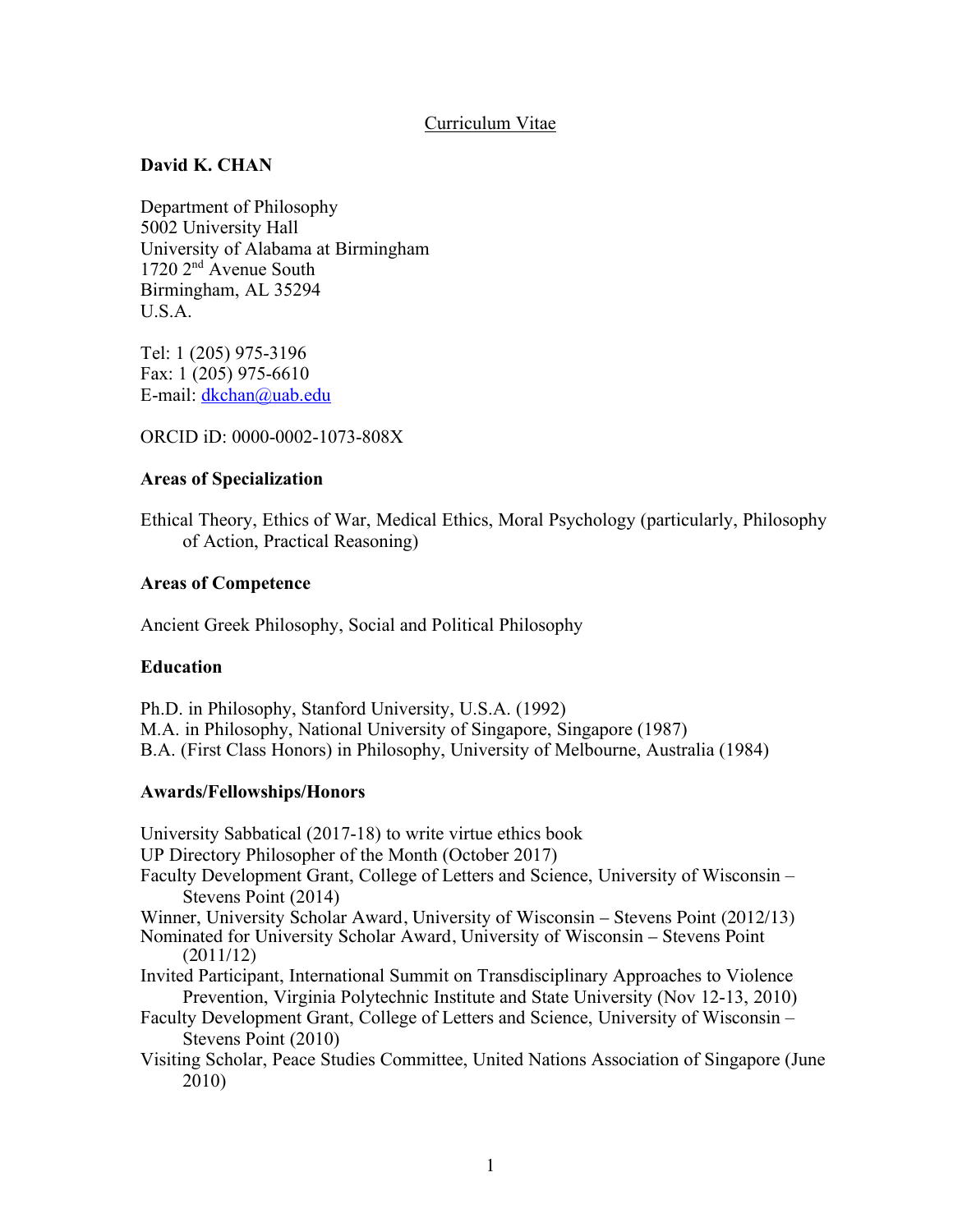Nominated for University Scholar Award, University of Wisconsin – Stevens Point (2008/09) Honorary Fellow, Institute for Research in the Humanities, University of Wisconsin – Madison (2008/09) University Sabbatical (2008-9) to write *Beyond Just War* University Personnel Development Committee (UPDC) Grant, University of Wisconsin – Stevens Point (2008-9) Faculty Development Grant, College of Letters and Science, University of Wisconsin – Stevens Point (2008) Visiting Scholar, Peace Studies Committee, United Nations Association of Singapore (June 2008) Fellow, Institute for Research in the Humanities, University of Wisconsin – Madison (2004/05) Visiting Scholar, St Francis International Center for Healthcare Ethics (June 2003) Nominated for University Scholar Award, University of Wisconsin – Stevens Point (2002/03) Fellow of the Salzburg Global Seminar (2001 & 2002) National University of Singapore Overseas Graduate Scholarship (1987-92) Laurie Prize in Philosophy, University of Melbourne (1983) Colombo Plan Scholarship (1980-83)

# **Professional Memberships**

American Philosophical Association Society for Philosophy of Agency Society for Philosophy in the Contemporary World North American Society for Social Philosophy Association for Political Theory

# **Employment**

Professor and Chair, Dept of Philosophy, University of Alabama at Birmingham (2019 present)

Professor, Dept of Philosophy, University of Wisconsin – Stevens Point (2010-19) Associate Professor, Dept of Philosophy, University of Wisconsin – Stevens Point (2004-10) Assistant Professor, Dept of Philosophy, University of Wisconsin – Stevens Point (2001-4) Assistant Professor, Dept of Philosophy, National University of Singapore (1992-2001) Senior Tutor, Dept of Philosophy, National University of Singapore (1985-92)

# **Courses at UAB (starting Spring 2020)**

Contemporary Moral Issues Ethics of War

# **Courses Taught at UWSP**

Phil 101: Introduction to Ethics in Society (formerly Contemporary Moral Problems) Phil 302: Ethics and Medicine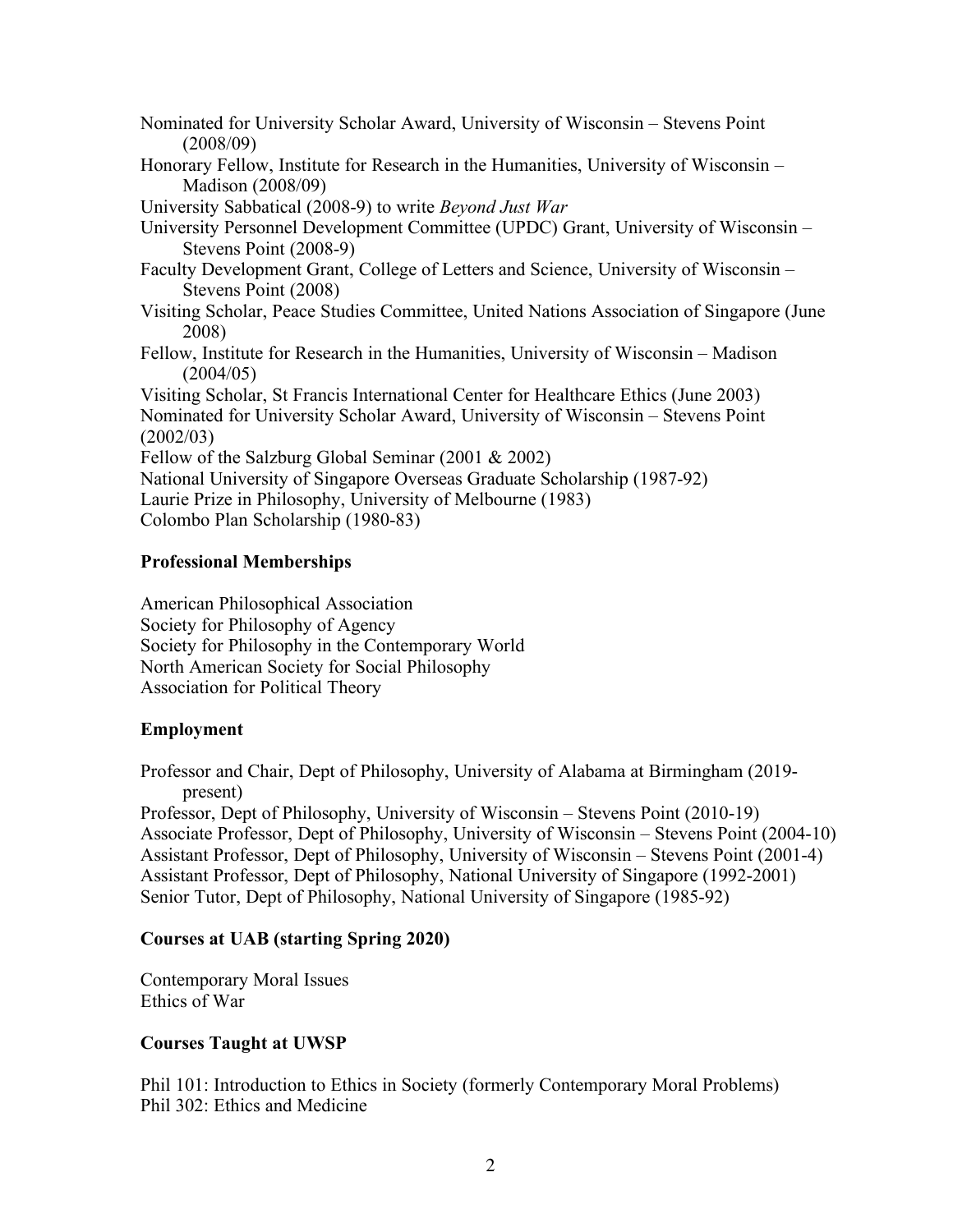Phil 305: Ethics

- Phil 325: Ancient Greek Philosophy
- Phil 332: Advanced Biomedical Ethics (proposed course to start in 2019)
- Phil 335: Ethics of War
- Phil 490: Seminar on Human Agency and Ethics
- Phil 490: Seminar on the Ethics of War
- Phil 490: Seminar on Character and Reason

### **Publications in Philosophy**

### **Books**

*Action Reconceptualized: Human Agency and Its Sources* (Lanham, MD: Lexington Books, 2016)

"An instructive examination of basic concepts in the philosophy of action, including action, intention, decision, and trying. David K. Chan usefully brings the philosophy of action into contact with ethical theory and the moral assessment of agents and their actions." —Alfred R. Mele, Florida State University

"Chan's discussions and arguments are often insightful and engaging. … I find some claims of the book questionable. Nevertheless, it is very clearly written and its arguments are thought-provoking and instructive. This is enough to make Chan's book a valuable contribution to contemporary philosophy of action." *Notre Dame Philosophical Reviews*, November 2016

- *Beyond Just War: A Virtue Ethics Approach* (Basingstoke: Palgrave Macmillan, 2012) "The author's analysis of just war theory is provocative and informed. With helpful discussions of the war on terrorism, weapons of mass destruction, and humanitarian intervention, Chan offers a thoughtful and engaging addition to the literature of just war criticism." *Choice*, July 2013
- (Edited volume) *War, Peace, and Ethics*, a special issue of *Philosophy in the Contemporary World* 19:2 (Fall 2012)
- (Edited volume) *Moral Psychology Today: Essays on Values, Rational Choice, and the Will* (Dordrecht: Springer, 2008)

#### **Papers**

- "The Use of Lethal Drones in the War on Terror" in *The Palgrave Handbook of Philosophy and Public Policy*, ed. David Boonin (Basingstoke: Palgrave Macmillan, 2018), pp. 135-145
- "Virtue Ethics and Nonviolence" in *The Routledge Handbook of Pacifism and Nonviolence*, ed. Andrew Fiala (New York: Routledge, 2018), pp. 168-178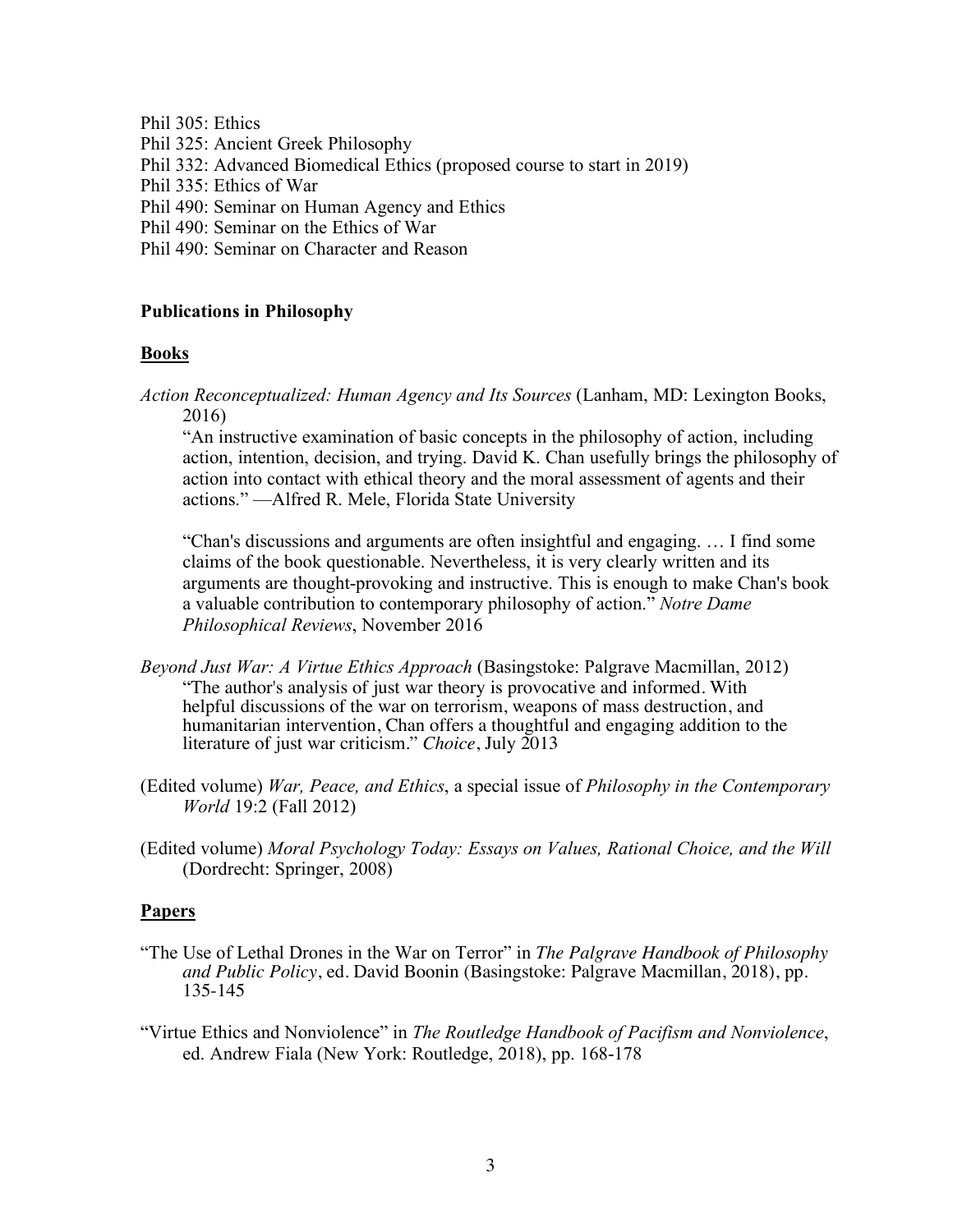- "The Concept of Human Dignity in the Ethics of Genetic Research," *Bioethics* 29:4 (2015), pp. 274-282
- "Luck, Fairness, and Professional Mobility," *Philosophy in the Contemporary World* 21:1 (Spring 2014), pp. 1-11
- "Moral Reasoning and Decisions on the Ground," *Philosophy in the Contemporary World* 19:2 (Fall 2012), pp. 15-25
- "Editor's Introduction: War, Peace, and Ethics," *Philosophy in the Contemporary World* 19:2 (Fall 2012), pp. 1-3
- "Co-existence as an Ethics of War," *Theoretical and Applied Ethics* 1:4 (2012), pp. 27-34
- "Is Choice Good or Bad for Justice in Healthcare?" *American Philosophical Association Newsletter on Philosophy and Medicine* 11:2 (Spring 2012), pp. 21-25
- "Just War, Noncombatant Immunity, and the Concept of Supreme Emergency," *Journal of Military Ethics* 11:4 (2012), pp. 273-286
- "The Ethics of War and Law Enforcement in Defending Against Terrorism," *Social Philosophy Today* 28 (2012), pp. 101-114
- "A Reappraisal of the Doctrine of Doing and Allowing" in *Action, Ethics, and Responsibility*, ed. Joseph Keim Campbell, Michael O'Rourke & Harry S. Silverstein (Cambridge, Mass: The MIT Press, 2010), pp.25-45
- "Reasoning without Comparing," *American Philosophical Quarterly* 47 (April 2010), pp. 153-164
- "Philosophy, Religion and Love: Ellis on the Fundamental Need for Inspiration," *Philosophy in the Contemporary World* 15: Special Issue on Ralph Ellis, ed. Charles Harvey (Fall 2008), pp. 82-90.
- "After Anscombe" in *Moral Psychology Today: Essays on Values, Rational Choice, and the Will*, ed. David K. Chan (Dordrecht: Springer, 2008), pp. 141-54.
- "Introduction: Moral Psychology Today" in *Moral Psychology Today: Essays on Values, Rational Choice, and the Will*, ed. David K. Chan (Dordrecht: Springer, 2008), pp. 1- 13.
- "Wrongful Life, Wrongful Disability, and the Argument Against Cloning" in *Ethical Issues in the Life Sciences*, ed. Frederick Adams (Bowling Green, OH: Philosophy Documentation Center, 2007), pp. 257-72.
- "How War Affects People: Lessons from Euripides," *Philosophy in the Contemporary World* 13 (Spring 2006), pp. 1-5.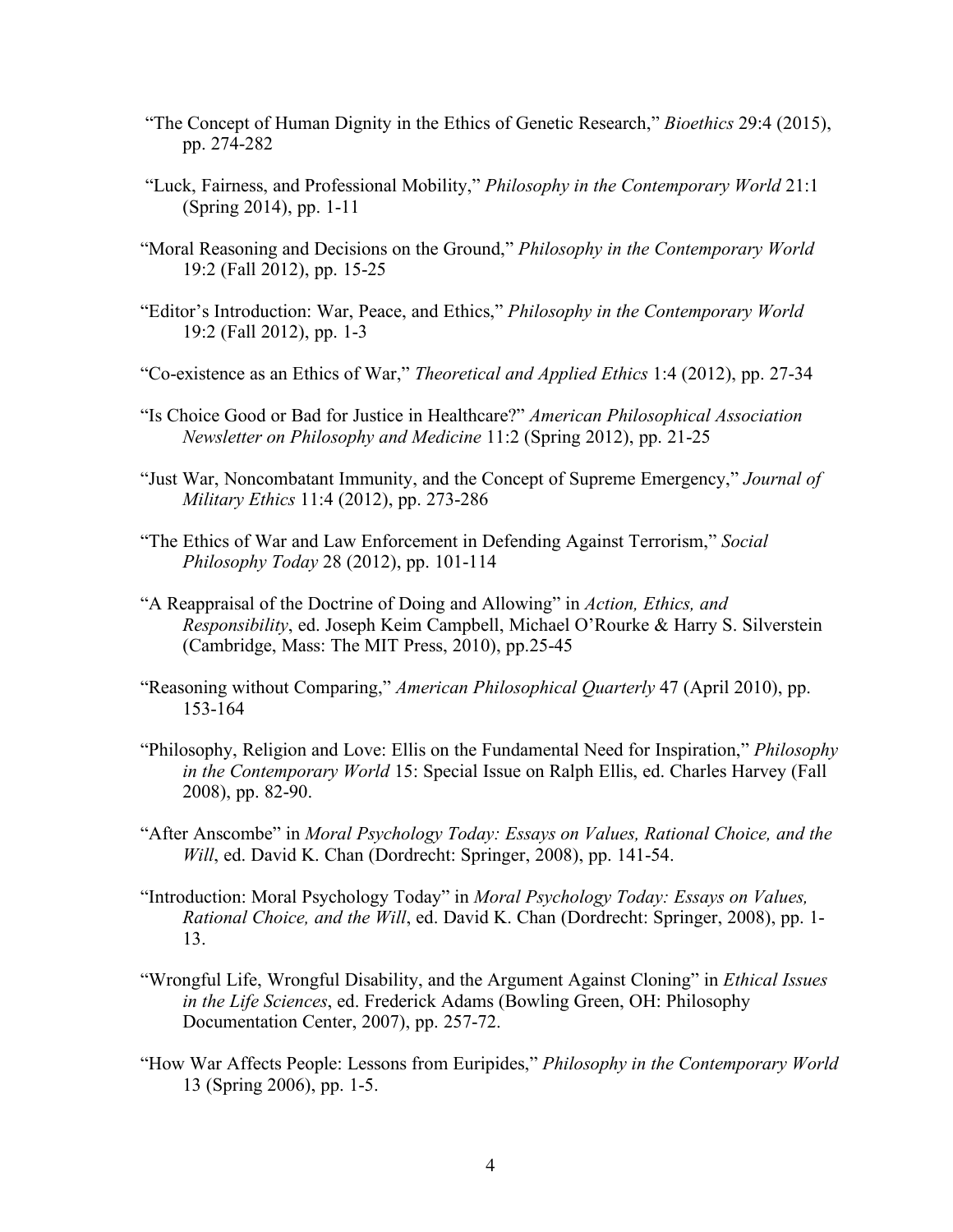- "Active Voluntary Euthanasia and the Problem of Intending Death" in *Ethical Issues for the Twenty-First Century*, ed. Frederick Adams (Bowling Green, OH: Philosophy Documentation Center, 2005), pp. 379-89.
- "Should Human Genes Be Patented?" *Philosophy in the Contemporary World* 12 (Summer 2005), pp. 30-36.
- "Autonomy, Humane Medicine, and Research Ethics: An East Asian Perspective" in *Cross-Cultural Biotechnology*, ed. Michael C. Brannigan (Lanham, MD: Rowman & Littlefield, 2004), pp. 127-37.
- "Are There Extrinsic Desires?" *Nous* 38 (June 2004), pp. 326-50.
- "Genetic Information, Electronic Records, and the Threat to Medical Confidentiality" in *Global Healthcare 2002: The Official Publication of the World Medical Association* (London: World Markets Research Centre, September 2002)
- "Ethics, Human Cloning, and Procreation," *Twentieth-Century Values*, ed. Kenneth F.T. Cust, online at http://www.value-net.org/Publications/20thCentury\_Values/CloningChan.pdf
- "New Reproductive Technologies and Singapore's Population Policy" in *Singapore Inc.: Public Policy Options in the Third Millenium*, ed. Linda Low and Douglas M. Johnston (Singapore: Asia Pacific Press, 2001), pp. 357-75.
- "Bioethics: Its Origins, Methods, and Importance for Medicine Today," *SMA News* 33 (February 2001), pp. 4-5.
- "Intention and Responsibility in Double Effect Cases," *Ethical Theory and Moral Practice* 3 (December 2000), pp. 405-34.
- "The Doctor-Patient Relationship: A Survey of Attitudes and Practices of Doctors in Singapore," co-authored with L.G. Goh, *Bioethics* 14 (January 2000), pp. 58-76.
- "A Not-So-Simple View of Intentional Action," *Pacific Philosophical Quarterly* 80 (March 1999), pp. 1-16.
- "What Can Philosophers Tell Us About the Mind?" in *Mindscapes, Landscapes*, ed. Yong Li Lan and Linda Wong (Singapore: Ministry of Education & NUS, 1996), pp. 90-93.

"Non-Intentional Actions," *American Philosophical Quarterly* 32 (April 1995), pp. 139-51.

Accepted for publication

"Desire, Reason, and the Unity of the Virtues in Plato's *Republic*" in *Unity, Separateness and Conflict in the Virtues: A Study in Comparative Ethics*, ed. John Hanafin (Ashgate)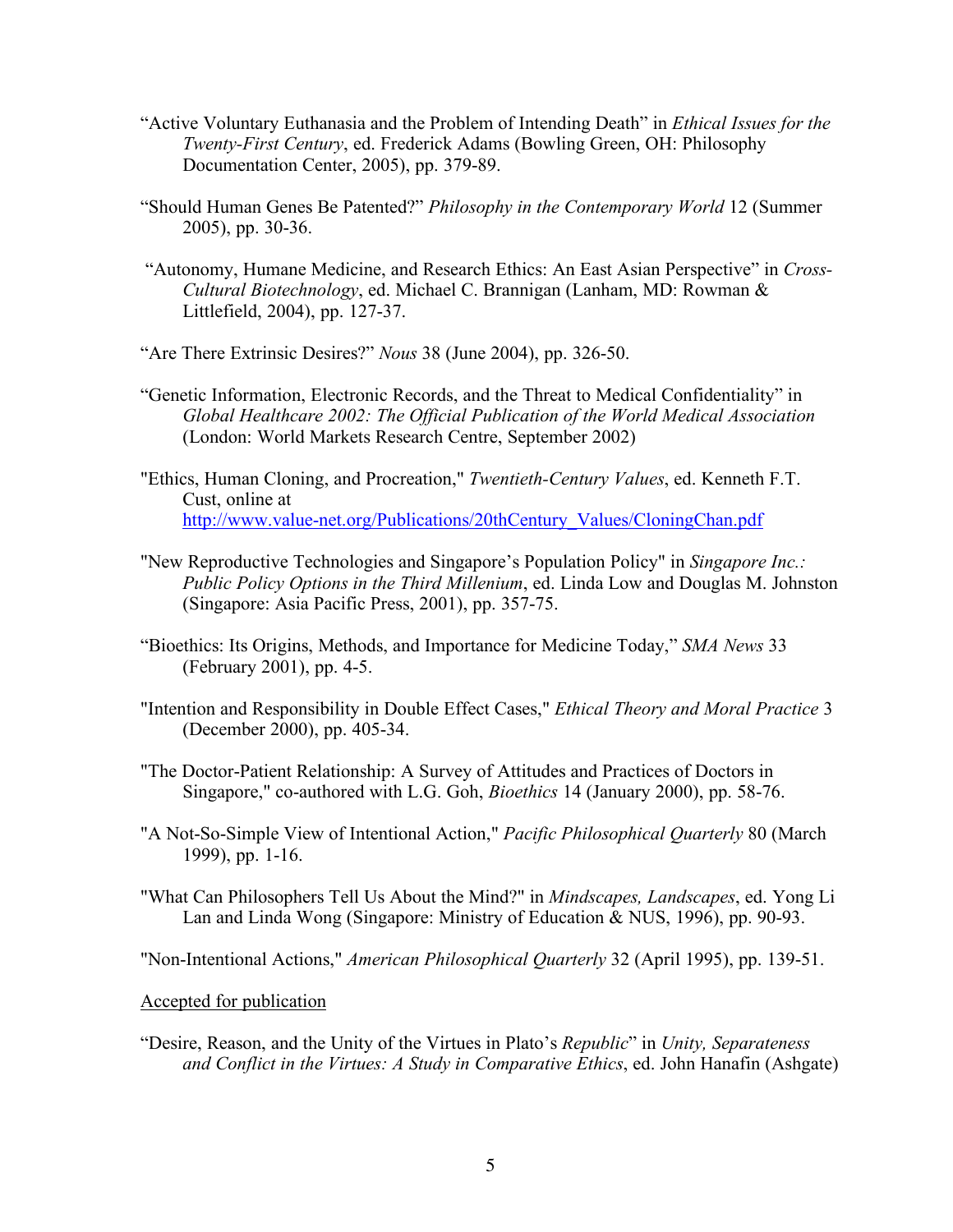### **Book reviews**

Review of *The Ethics of War and Peace* by Nigel Dower, *Journal for the Study of Peace and Conflict* (2008-2009), pp. 137-138

Review of *Forgiveness and Revenge* by Trudy Govier, *Essays in Philosophy* 4 (June 2003)

Review of *Who's Afraid of Human Cloning?* by Gregory Pence, *Bioethics* 13 (October 1999), pp. 440-443.

## **Conference and Colloquium Papers**

#### *American Philosophical Association Meetings*

- "Unplanned Shared Agency," Main Program colloquium, American Philosophical Association Central Division Meeting, Sheraton Kansas City Hotel at Crown Center, Kansas City, Missouri, U.S.A. (March 1, 2017)
- "The Moral Risk in Self-Defense," Main Program colloquium, American Philosophical Association Pacific Division Meeting, The Westin St Francis, San Francisco, U.S.A. (March 27, 2013)
- "War and the Problem of Nuclear Proliferation," American Philosophical Association Pacific Division Group Meeting of Concerned Philosophers for Peace on "Nuclear Weapons and the Iran Problem", The Westin St Francis, San Francisco, U.S.A. (March 27, 2013)
- "Targeted Killings and Drone Strikes," Critical Discussion of *Moral Dilemmas of Modern War* by Michael Gross, American Philosophical Association Central Division Meeting: 'Author-meets-Critics' Session of the North American Society for Social Philosophy, Palmer House Hilton, Chicago, U.S.A. (February 16, 2012)
- "Is Choice Good or Bad for Justice in Healthcare?" American Philosophical Association Eastern Division Group Meeting of the Society for Philosophy in the Contemporary World on "Health, Healthcare, and the Contemporary World", Washington D.C., U.S.A. (December 29, 2011)
- "Co-Existing with Enemies," American Philosophical Association Central Division Group Meeting of the Society for Philosophy in the Contemporary World on "Vengeance and Punishment in War", Palmer House Hilton, Chicago, U.S.A. (February 19, 2009)
- "Identification, Responsibility, and Desire Ownership," Main Program colloquium, American Philosophical Association Eastern Division Meeting, Philadelphia Marriott, Philadelphia, U.S.A. (December 30, 2008)
- "Denying Incomparability," Main Program colloquium, American Philosophical Association Central Division Meeting, Palmer House Hilton, Chicago, U.S.A. (April 19, 2008)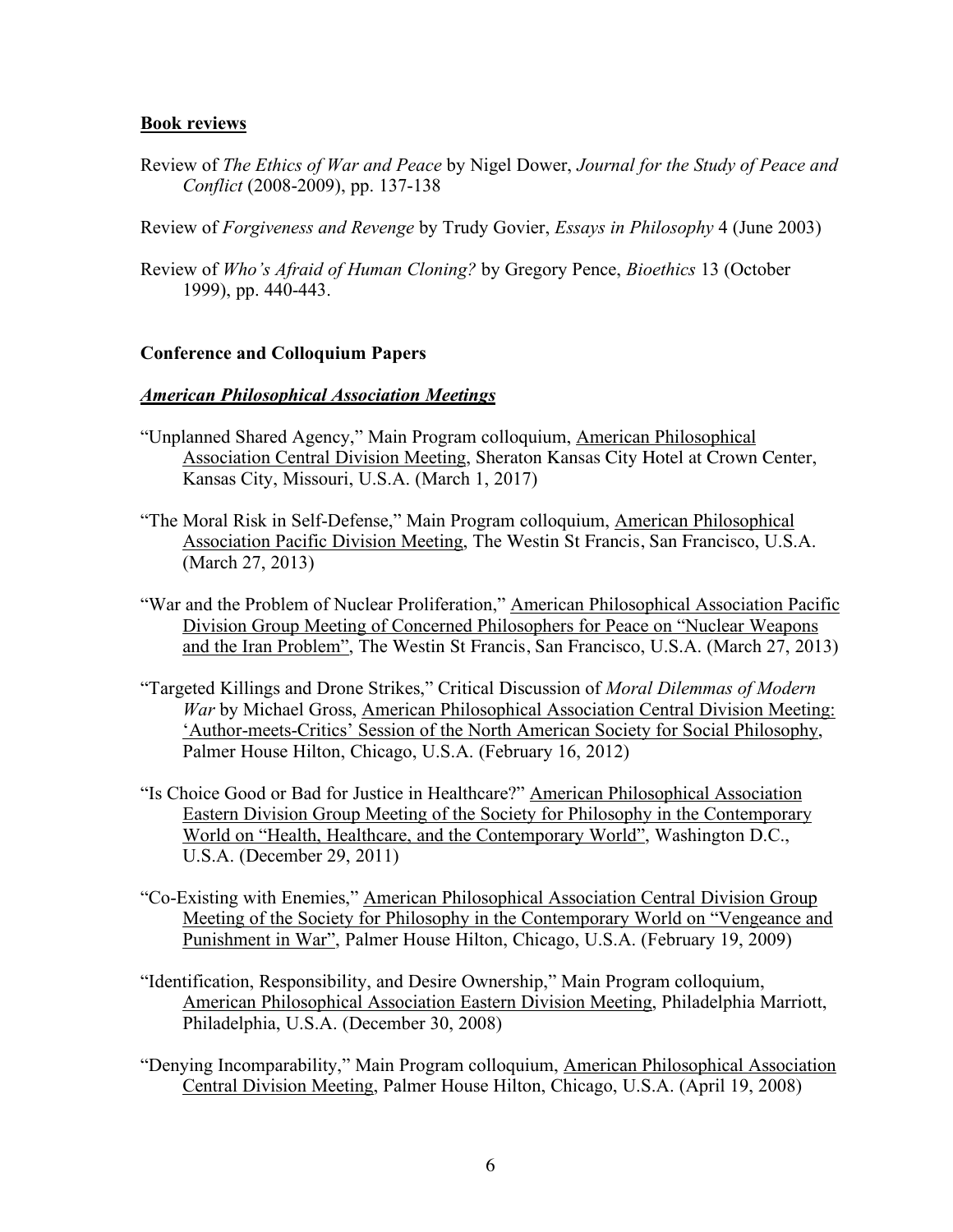- "Who Uses the Doctrine of Double Effect?" American Philosophical Association Central Division Group Meeting of the Society for Philosophy in the Contemporary World on "Double Effect and War", Palmer House Hilton, Chicago, U.S.A. (April 19, 2008)
- "The Possibility of Philosophy as Religion," American Philosophical Association Pacific Division Group Meeting of the Society for Philosophy in the Contemporary World on "Religion, Love, and the Abyss", The Westin St. Francis, San Francisco, U.S.A. (April 5, 2007)
- "Should My Genes Be Patented?" American Philosophical Association Pacific Division Group Meeting of the Society for Philosophy in the Contemporary World on "The Ownership of Common Goods", The Westin St. Francis, San Francisco, U.S.A. (March 28, 2003)
- "The Possibility of Moral Reasoning," Main Program colloquium, American Philosophical Association Pacific Division Meeting, The Westin St. Francis, San Francisco, U.S.A. (March 27, 2003)
- "A Reappraisal of the Doctrine of Doing and Allowing," Main Program colloquium, American Philosophical Association Eastern Division Meeting, Philadelphia Marriott, Philadelphia, U.S.A. (December 30, 2002)
- "Are There Extrinsic Desires?" Main Program colloquium, American Philosophical Association Pacific Division Meeting, The Hyatt Regency Albuquerque, Albuquerque, NM, U.S.A. (April 8, 2000)
- "Desiring and Intending to Do What One Tries to Do," Main Program colloquium, American Philosophical Association Eastern Division Meeting, Marriott Copley Place Hotel, Boston, U.S.A. (December 29, 1999) [*Winner of a Foreign Scholar Travel Stipend*]
- "A Not-So-Simple View of Intentional Action," Main Program colloquium, American Philosophical Association Central Division Meeting, Palmer House Hilton, Chicago, U.S.A. (May 8, 1998)

# *Online Conference*

Commentary on "The Democratic Peace Myth: From Hiroshima to Baghdad" by Andrew Fiala, Wiley-Blackwell Exchanges Online Conference on *The Changing Face of War* (November 14-21, 2011)

## *Other International and National Conferences*

"The Core of the Human Good," 35<sup>th</sup> International Social Philosophy Conference, Oakland University, Rochester, Michigan, U.S.A. (July 20, 2018)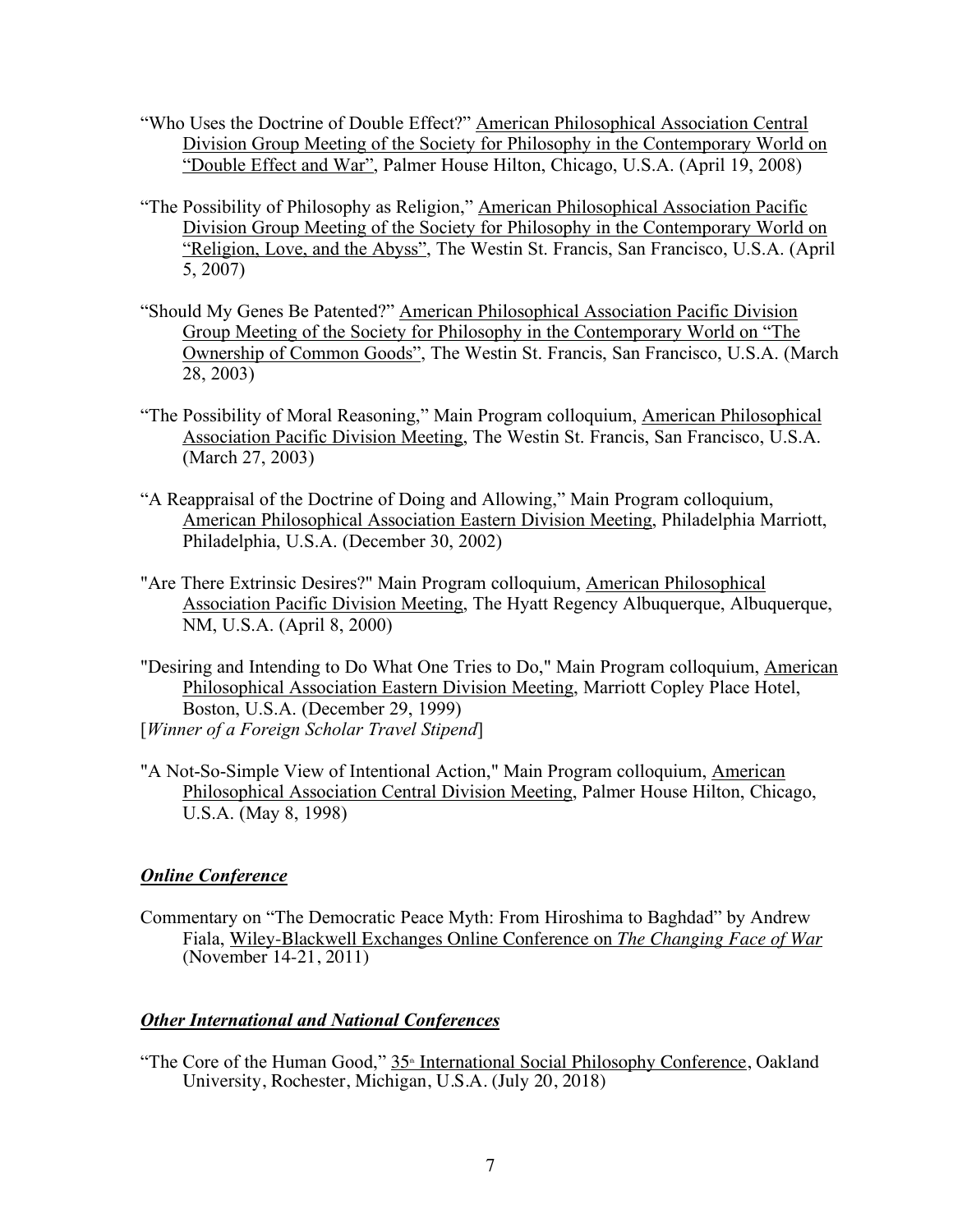- "Ethical Naturalism and Human Good," Annual Meeting of the Wisconsin Philosophical Association, University of Wisconsin – Oshkosh, Oshkosh, WI, U.S.A. (April 28, 2018)
- "Bigger is Not Better: Weapons Technology and 21<sup>st</sup> Century Warfare," International Society for Military Ethics (ISME) Symposium, Case Western Reserve University, Cleveland, OH, U.S.A. (January 26, 2018)
- "The Moral Question Concerning Weapons of War," 23<sup>rd</sup> Annual Conference of the Society for Philosophy in the Contemporary World, McDaniel College, Westminster, MD, U.S.A. (July 24, 2016)
- "*Akrasia*, Reason, and Desire," Annual Meeting of the Wisconsin Philosophical Association, University of Wisconsin – Eau Claire, Eau Claire, WI, U.S.A. (April 9, 2016)
- "Becoming Just: Law and Virtue in Aristotelian Ethics," 32<sup>nd</sup> International Social Philosophy Conference, William Jewell College, Liberty, MO, U.S.A. (July 18, 2015)
- "Justice and the Role of Law in Aristotle's *Ethics* and *Politics*," Tenth Annual Marquette Summer Seminar on Aristotle and the Aristotelian Tradition, Marquette University, WI, U.S.A. (June 26, 2015)
- "The Moral Significance of Non-Intentional Agency," Annual Meeting of the Wisconsin Philosophical Association, University of Wisconsin – Stevens Point, Stevens Point, WI, U.S.A. (April 11, 2015)
- "Civil War Crimes and the Myth of Limited Intervention," International Society for Military Ethics (ISME) Symposium, University of Notre Dame, U.S.A. (October 14, 2014)
- "War Crimes and Limited Interventions in Civil Wars," 21<sup>st</sup> Annual Conference of the Society for Philosophy in the Contemporary World, San Jose State University, CA, U.S.A. (July 20, 2014)
- "War Crimes and Limited Interventions in Civil Wars," 31<sup>\*</sup> International Social Philosophy Conference, Southern Oregon University, Ashland, OR, U.S.A. (July 18, 2014)
- "Virtuous Self-Sacrifice and Happiness," Happiness: A Conference on the Virtues, Viterbo University, La Crosse, WI, U.S.A. (April 12, 2014)
- "Reason, Evaluation, and the Argument Against Ethical Rationalism," Annual Meeting of the Wisconsin Philosophical Association, University of Wisconsin – Madison, Madison, WI, U.S.A. (April 5, 2014)
- "The Concept of Human Dignity in the Bioethics of Genetic Research,"  $20<sup>th</sup>$  Annual Conference of the Society for Philosophy in the Contemporary World, Estes Park, CO, U.S.A. (July 21, 2013)
- "Self-Defense and Possible Threats," 29<sup>th</sup> International Social Philosophy Conference, Northeastern University, Boston, MA, U.S.A. (July 28, 2012)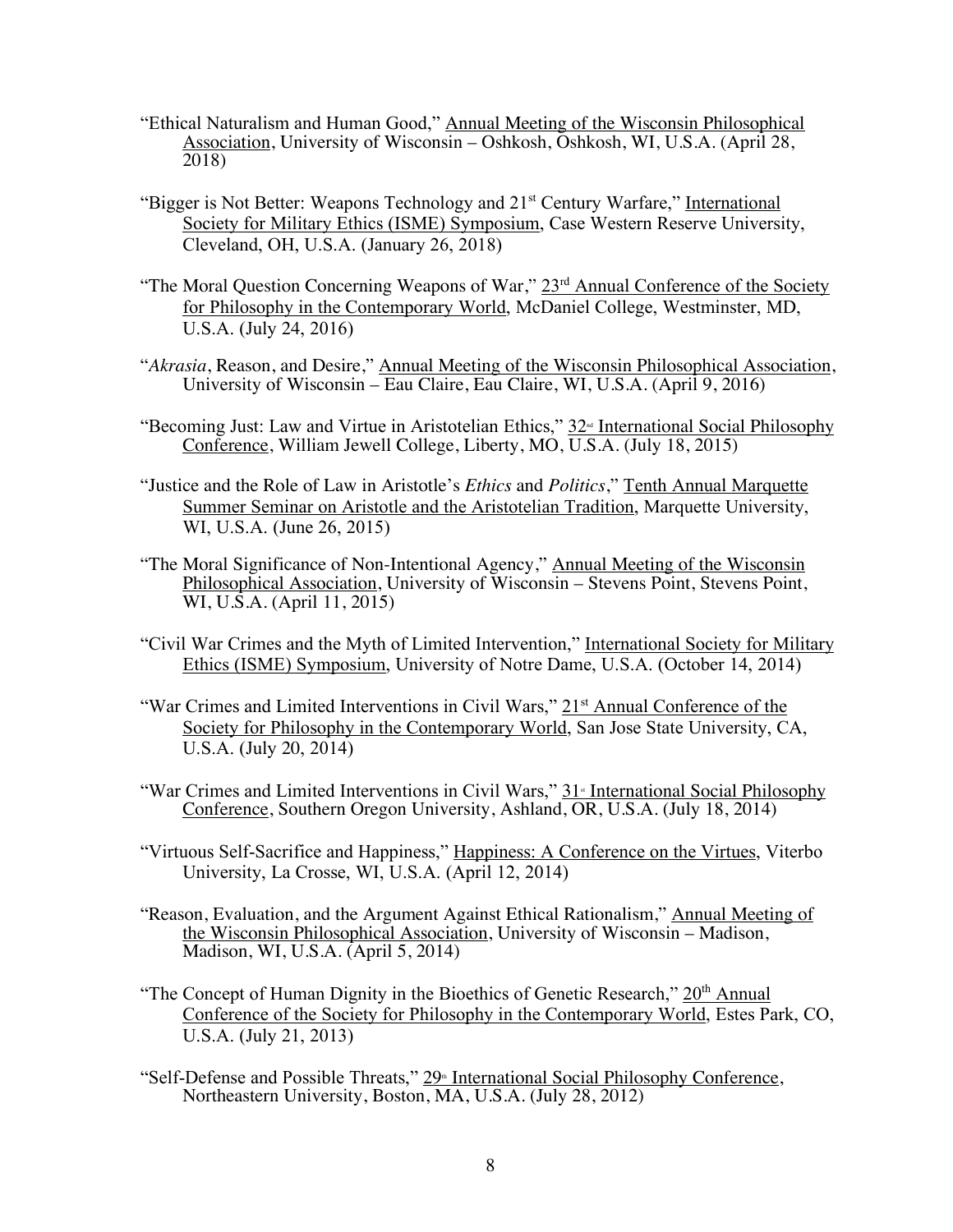- "Is Humanitarian Intervention Ethical?"  $18<sup>th</sup>$  Annual Conference of the Society for Philosophy in the Contemporary World, Oregon State University, Corvallis, OR, U.S.A. (July 26, 2011)
- "The Ethics of War and Law Enforcement in Defending Against Terrorism,"  $28<sup>th</sup>$ International Social Philosophy Conference, Marquette University, Milwaukee, WI, U.S.A. (July 21, 2011)
- "Co-Existence as an Ethics of War," 17th Annual Conference of the Society for Philosophy in the Contemporary World, Oregon State University, Corvallis, OR, U.S.A. (July 21, 2010)
- "Wisdom is a Many Splendored Thing," Wisdom: 4<sup>th</sup> Conference on the Cardinal Virtues, Viterbo University, La Crosse, WI, U.S.A. (April 16, 2010)
- "Morality and Decisions on the Ground,"  $16<sup>th</sup>$  Annual Conference of the Society for Philosophy in the Contemporary World, Hartwick College, Oneonta, NY, U.S.A. (July 20, 2009)
- "Temperance, Self-Control, and Desire," Temperance: 3rd Conference on the Cardinal Virtues, Viterbo University, La Crosse, WI, U.S.A. (April 3, 2009)
- "Morality, Prudence, and the Limits of War Conventions," International Society for Military Ethics (ISME) Symposium, University of San Diego, U.S.A. (January 29, 2009)
- "Decisions on the Ground: Presidents, Generals, and Foot-Soldiers," Northwest Philosophy Conference, University of Oregon, Eugene, OR, U.S.A. (December 6, 2008)
- "Courage and Those Who Will Not Fight," Courage: 2nd Conference on the Cardinal Virtues, Viterbo University, La Crosse, WI, U.S.A. (March 29, 2008)
- "The Importance of *Jus in Bello*," 14<sup>th</sup> Annual Conference of the Society for Philosophy in the Contemporary World, Universidad Latina de America, Morelia, Mexico (July 20, 2007)
- "The Importance of *Jus in Bello*," Justice: A Conference on the Cardinal Virtues, Viterbo University, La Crosse, WI, U.S.A. (April 14, 2007)
- "Faith and Leadership,"  $13<sup>th</sup>$  Annual Conference of the Society for Philosophy in the Contemporary World, Western Carolina University, Cullowhee, NC, U.S.A. (July 24, 2006)
- "A Reappraisal of the Doctrine of Doing and Allowing," Inland Northwest Philosophy Conference, University of Idaho, Moscow, ID & Washington State University, Pullman, WA, U.S.A. (April 2, 2006)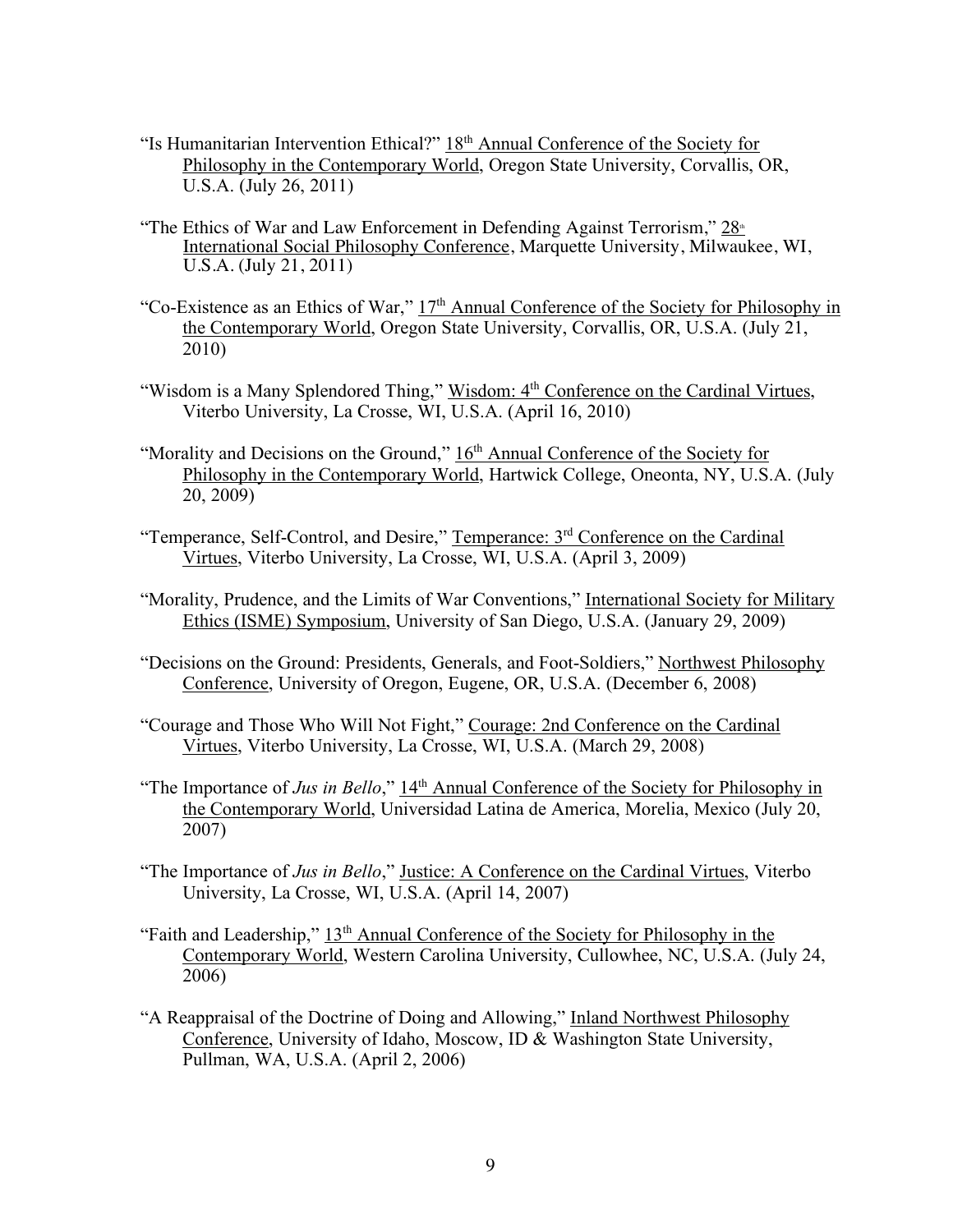- "Falling From Virtue: Natural Goodness and Human Nature,"  $12<sup>th</sup>$  Annual Conference of the Society for Philosophy in the Contemporary World, Western Carolina University, Cullowhee, NC, U.S.A. (July 15, 2005)
- "Foot on Practical Rationality and Acting Well," 32nd Conference on Value Inquiry, Louisiana State University, Baton Rouge, LA, U.S.A. (April 8, 2005)
- "The Wrongful Life Argument Against Cloning," Conference on Ethics and the Life Sciences, University of Delaware, Newark, Delaware, U.S.A. (October 24, 2004)
- "After Anscombe," Special Conference on Values: Values, Rational Choice, and the Will, University of Wisconsin – Stevens Point, U.S.A. (April 3, 2004)
- "Aquinas, Intention, and the Doctrine of Double Effect," 31<sup>st</sup> Conference on Value Inquiry, University of North Dakota, Grand Forks, ND, U.S.A. (April 12, 2003)
- "Moral Theory and Public Policy in Bioethics," Symposium on Theoretical and Applied Ethics, Louisiana State University, Baton Rouge, LA, U.S.A. (March 1, 2003)
- "Human Dignity and the Human Genome,"  $9<sup>th</sup>$  Annual Conference of the Society for Philosophy in the Contemporary World, St. John's College, Santa Fe, NM, U.S.A. (July 26, 2002)
- "Genetic Information, Electronic Records, and the Threat to Medical Confidentiality," 30<sup>th</sup> Conference on Value Inquiry, Hilton Milwaukee City Center, Milwaukee, Wisconsin, U.S.A. (April 5, 2002)
- "Active Voluntary Euthanasia and the Problem of Intending Death," Conference on Morality in the 21st Century, University of Delaware, Newark, Delaware, U.S.A. (October 27, 2001)
- "Unintended Killing of Innocents in War,"  $29<sup>th</sup>$  Conference on Value Inquiry, The Downtown Doubletree Hotel, Tulsa, OK, U.S.A. (April 26, 2001)
- "Ethics, Human Cloning, and Procreation," 27<sup>th</sup> Conference on Value Inquiry, Central Missouri State University, Warrensburg, MO, U.S.A. (April 23, 1999)
- "The Ethics of Cloning Technology," Bioethics Seminar on Ethical Issues at the Beginning and End of Life, National University of Singapore (July 12, 1998)
- "What is It Like to Lack Practical Wisdom?" Annual Conference of the Australasian Association of Philosophy, University of Queensland, Australia (July 11, 1996)
- "Aristotle on Practical Reason and Virtue," Stanford-Berkeley Student Conference, Stanford University, U.S.A. (April 1989)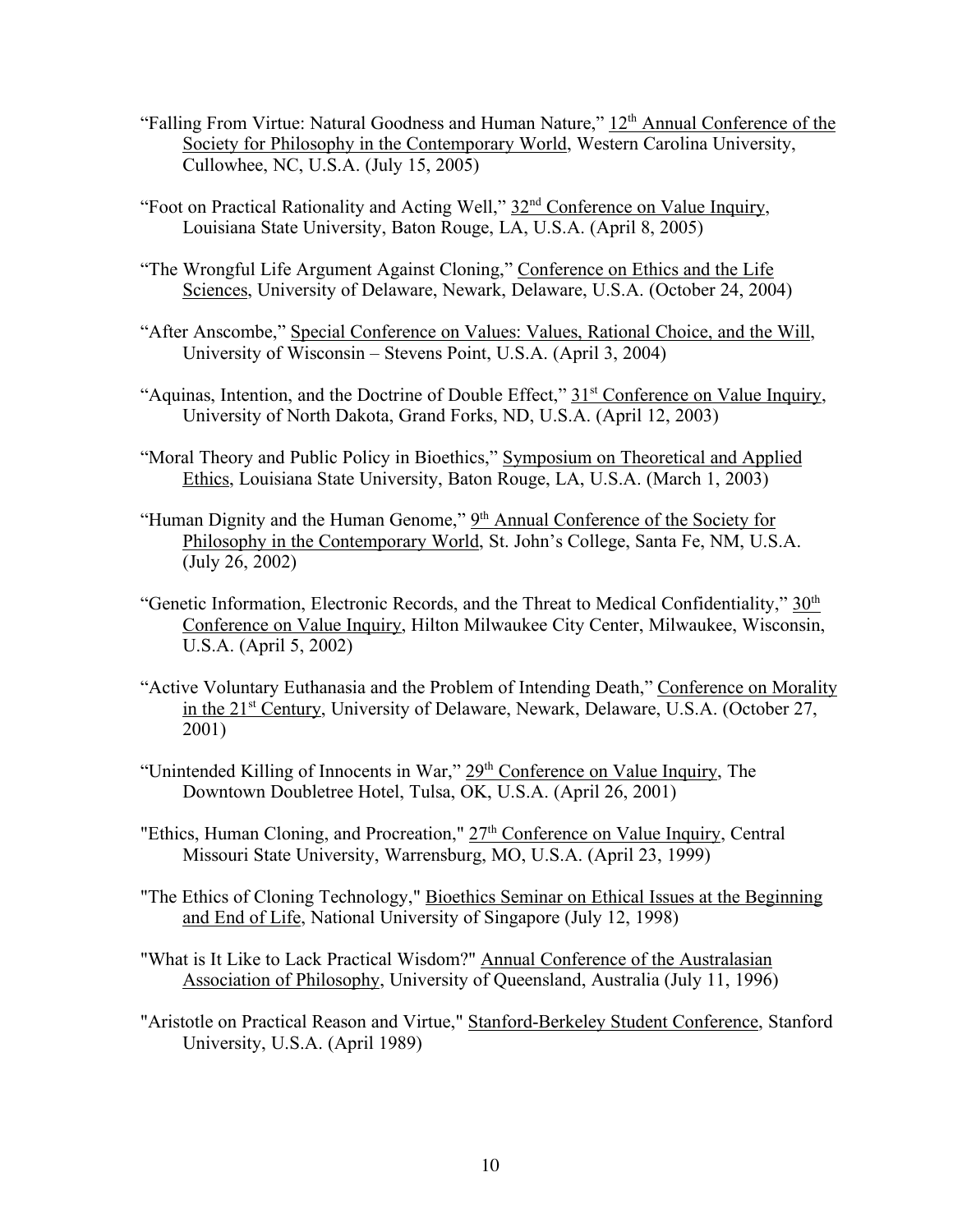*Accepted but not presented:*

- "Do Charity and Justice Conflict?" 36<sup>th</sup> International Social Philosophy Conference, University of San Francisco, California, U.S.A. (July 11-13, 2019)
- "Genetic Technology and the Problem of the Non-Natural,"  $21<sup>st</sup>$  World Congress of Philosophy, Lütfi Kırdar Convention and Exhibition Center, Istanbul, Turkey (August  $10 - 17, 2003$

# *Interdisciplinary Conferences*

- "Bioethics: Its Origins, Methods, and Importance for Medicine Today," 1<sup>st</sup> SMA Seminar in Bioethics and Health Law, Tan Tock Seng Hospital, Singapore (January 11, 2001)
- "Ethical Implications of the Use of IT in Medicine," 26<sup>th</sup> Annual Seminar of the Medico-Legal Society of Singapore, Mandarin Hotel, Singapore (October 29, 2000)
- "Randomized Clinical Trials and the Doctor-Patient Relationship," 2<sup>nd</sup> Asian Clinical Trials Conference, The Regent Hotel, Singapore (October 24, 1999)
- "Bioethics in Neuroscience: Deciding for the Patient in the ICU," Plenary Lecture at 10<sup>th</sup> Annual Scientific Meeting of the Clinical Neuroscience Society, Sheraton Towers Hotel, Singapore (March 6, 1999)
- "AIDS and Ethics," AIDS Conference 98, Suntec City Convention Centre, Singapore (December 12, 1998)
- "Bioethics and Geriatrics,"  $24<sup>th</sup>$  Annual Seminar of the Medico-Legal Society of Singapore, The Pan Pacific Hotel, Singapore (November 7, 1998)
- "The Concept of Friendship Between States," Sixth Malaysia-Singapore Forum, Petaling Jaya, Malaysia (December 8, 1996)

## *Philosophy Workshops*

"Desire, Reason, and the Unity of the Virtues," Workshop on Unity of the Virtues in Western and Chinese Philosophy, The Centre for Applied Philosophy and Public Ethics, University of Melbourne, Australia (November 14, 2000)

## *Institute, University and Departmental Colloquia*

- "Can Good People Do Bad Things?" Faculty Forum, College of Letters and Science, University of Wisconsin – Stevens Point (April 11, 2019)
- "Virtue Ethics, Naturalism, and Human Good," Dept of Philosophy, University of Alabama at Birmingham (February 15, 2019)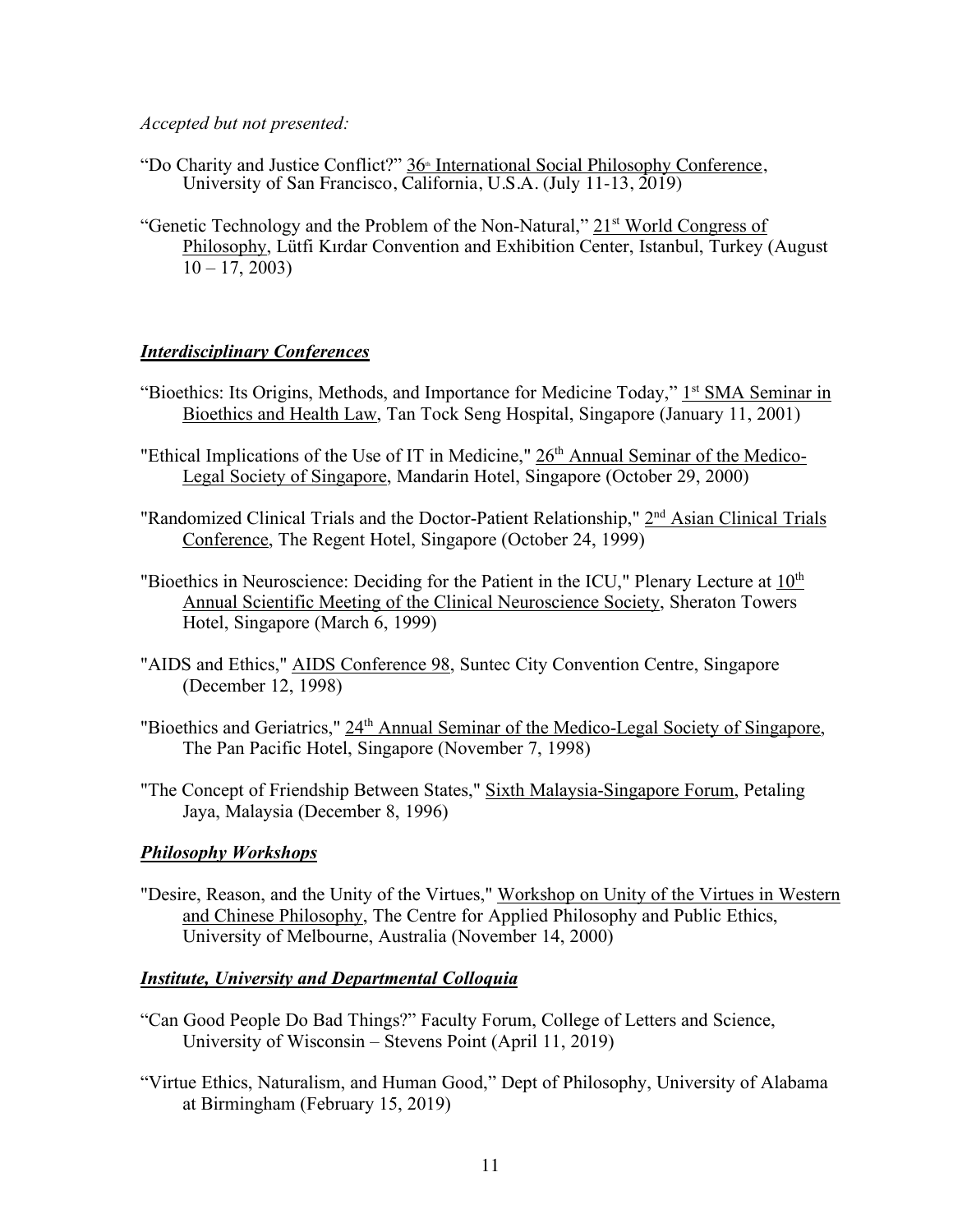- "The Morality of Drone Warfare," Faculty Forum, College of Letters and Science, University of Wisconsin – Stevens Point (October 13, 2016)
- "Iran and Nuclear Proliferation: Is War the Solution?" Faculty Forum, College of Letters and Science, University of Wisconsin – Stevens Point (October 10, 2013)
- "Self-Defense and Possible Threats," Dept of Philosophy Staff Seminar, National University of Singapore (June 8, 2010)
- "Why Just War Theory is Wrong," Humanities Forum, College of Letters and Science, University of Wisconsin – Stevens Point (November 11, 2009)
- "The Myth of Religious War, and its Ethical Implications," Seminar at Institute for Research in the Humanities, University of Wisconsin – Madison (March 2, 2009)
- Panel Presentation on "The Place of Faith in Today's World," Letters and Science Forum, University of Wisconsin – Stevens Point (November 15, 2006)
- "Desires, Intentions, and Human Action: Dogmas and Common Sense," Seminar at Institute for Research in the Humanities, University of Wisconsin – Madison (October 5, 2004)
- "The Wrongful Life Argument Against Cloning," Dept of Philosophy Staff Seminar, National University of Singapore (June 24, 2004)
- "Moral Theory and Public Policy in Bioethics," Bioethics Seminar, St. Francis Medical Center, Honolulu, Hawaii (June 12, 2003)
- "The Problem of the Non-Natural," Humanities Forum, University of Wisconsin Stevens Point (November 21, 2002)
- "Ethical Issues of Stem-Cell Research and Therapy," Letters and Science Forum, University of Wisconsin – Stevens Point (April 19, 2002)
- "Unintended Killing of Innocents in War," Dept of Philosophy Staff Seminar, National University of Singapore (April 12, 2001)
- "The Doctrine of Doing and Allowing," Dept of Philosophy Staff Seminar, National University of Singapore (February 27, 2001)
- "Are There Extrinsic Desires?" Dept of Philosophy Staff Seminar, National University of Singapore (October 5, 1999)
- "Desiring and Intending to Do What One Tries to Do," Dept of Philosophy Staff Seminar, National University of Singapore (March 2, 1999)
- "The Permissibility of Killing in Self-Defense," Dept of Philosophy Staff Seminar, National University of Singapore (March 31, 1998)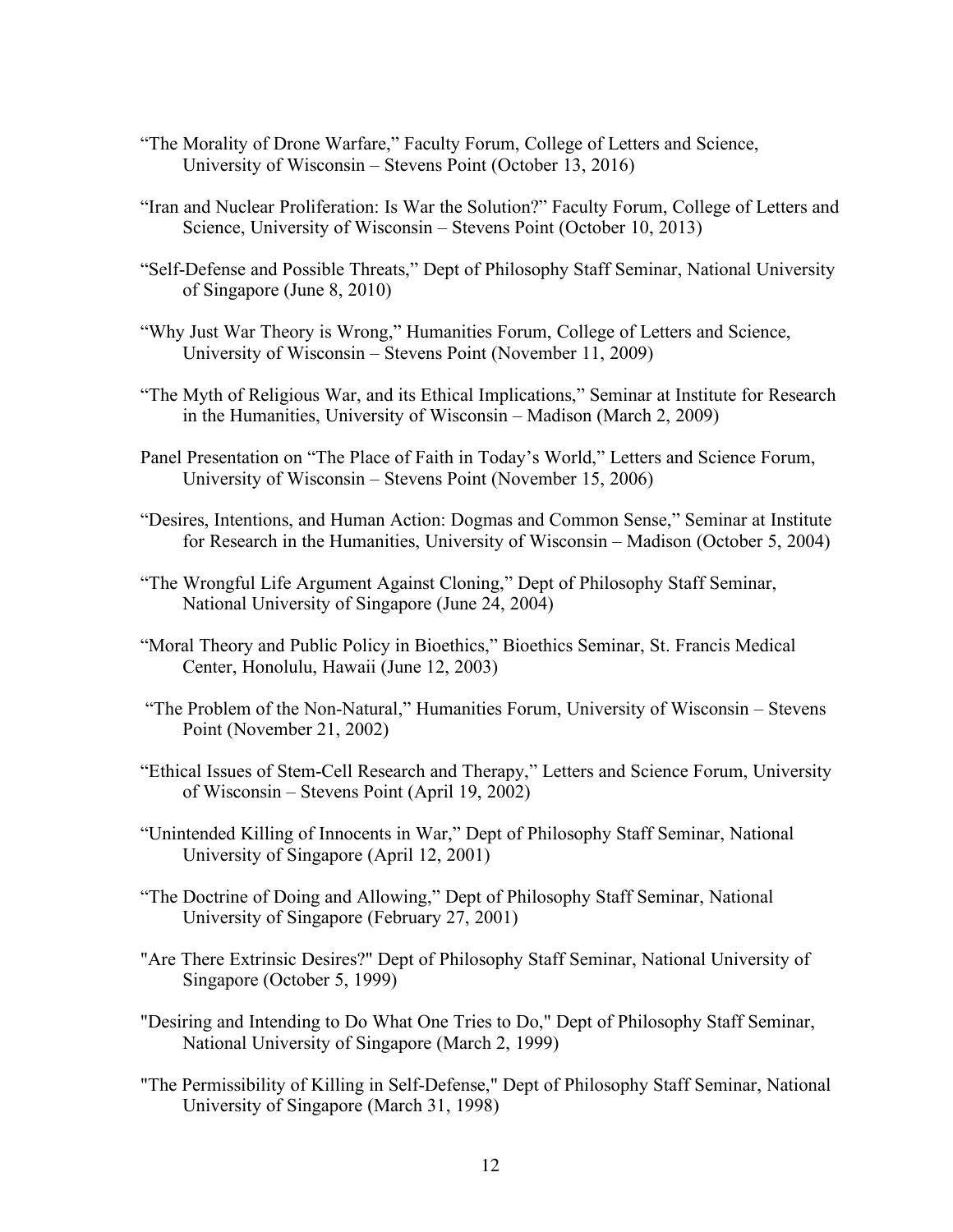- "A Not-So-Simple View of Intentional Action," Dept of Philosophy Staff Seminar, National University of Singapore (September 2, 1997)
- "Non-Intentional Actions," Dept of Philosophy Staff Seminar, Monash University, Australia (November 2, 1993)
- "Non-Intentional Actions," Dept of Philosophy Staff Seminar, National University of Singapore (December 8, 1992)

### *Public Talks*

- "The Morality of Weapons Development," LIFE (Learning is ForEver) program for adult learners, UWSP Continuing Education and Outreach, Stevens Point, WI (September 14, 2018)
- "The Morality of Drone Warfare," UWSP College of Letters and Science Community Lecture Series, Portage County Public Library at Stevens Point, WI (March 13, 2018)
- Radio interview on "The Morality of Drone Warfare," with Portage County Circuit Court Judge John V. Finn on News Talk WPCN (March 8, 2018)
- Radio interview on *Beyond Just War* on WPCN (December 5, 2012)
- "Reflections on 9/11 and the U.S. Constitution," Panel Discussion at University of Wisconsin – Stevens Point (September 12, 2011)
- "Health Care Reform One Year Later: Why We Still Disagree," UWSP College of Letters and Science Community Lecture Series, Portage County Public Library at Stevens Point, WI (December 9, 2010)
- Radio interview on "Health Care Reform One Year Later: Why We Still Disagree," with Portage County Circuit Court Judge John V. Finn on WSPT 1010 (December 8, 2010)
- "Just War Theory Reconsidered," Peace Studies Committee, United Nations Association of Singapore, & Policy and Leadership Studies Department, National Institute of Education, Singapore (June 11, 2010)
- "The Myth of Religious War," Ethics Center Lecture, California State University, Fresno, CA, U.S.A. (February 2, 2009)
- "Who Uses the Doctrine of Double Effect?" Peace Studies Committee, United Nations Association of Singapore, & Policy and Leadership Studies Department, National Institute of Education, Singapore (June 16, 2008)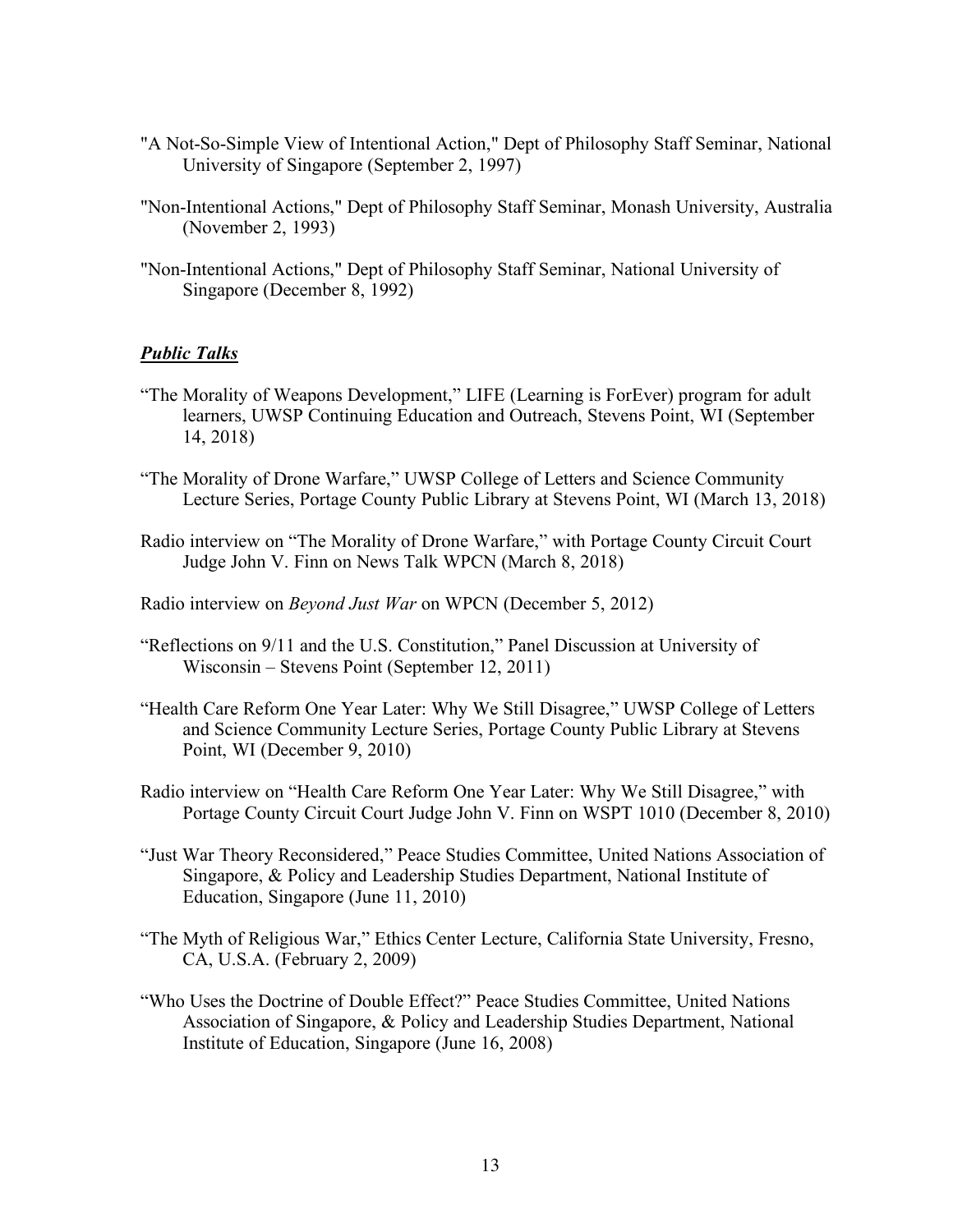- "What War Does to People," Public Discussions on 'Justice, War, and Peace' organized by the University of Wisconsin – Green Bay, Brown County Public Library at Green Bay, WI (September 8, 2004)
- "War, Terrorism, and Justice," Public Discussions on 'Ethics and the War on Terrorism' organized by the University of Wisconsin – Green Bay, Brown County Public Library at Green Bay, WI (September 18, 2002)

### **Conference Service at APA and Other Meetings**

Main presenter, "Securing the Place of Philosophy in the University," APA Department Chair's Network, American Philosophical Association Central Division Meeting, Westin Denver Downtown, Denver, CO (February 21, 2019)

## *Papers Commented On*

- Andrew Peter Ross, "Can We Wrong Inviolable Persons?" American Philosophical Association Central Division Meeting, Palmer House Hilton, Chicago, U.S.A. (February 18, 2012)
- Frank Hindriks, "The Freedom of Collective Agents," American Philosophical Association Pacific Division Meeting, The Westin St. Francis, San Francisco, U.S.A. (April 5, 2007)

## *Sessions Chaired*

- Symposium on "The Managerial State: Preventive Policing and the Rule of Law," American Philosophical Association Central Division Meeting, Westin Denver Downtown, Denver, CO (February 22, 2019)
- Session at Thirteenth Annual Marquette Summer Seminar on Aristotle and the Aristotelian Tradition, Marquette University, WI, U.S.A. (June 26, 2018)
- Session at Eleventh Annual Marquette Summer Seminar on Aristotle and the Aristotelian Tradition, Marquette University, WI, U.S.A. (June 28, 2016)
- Colloquium on "Negative Actions and Causal Powers," American Philosophical Association Central Division Meeting, Palmer House Hilton, Chicago, U.S.A. (March 2, 2016)
- Session on "Problematizing Aristotle" at 32<sup>nd</sup> International Social Philosophy Conference, William Jewell College, Liberty, MO, U.S.A. (July 18, 2015)
- Session on "Conceiving of Harm" at 31<sup>*s*</sup> International Social Philosophy Conference, Southern Oregon University, Ashland, OR, U.S.A. (July 17, 2014)
- Session at Ninth Annual Marquette Summer Seminar on Aristotle and the Aristotelian Tradition, Marquette University, WI, U.S.A. (June 24, 2014)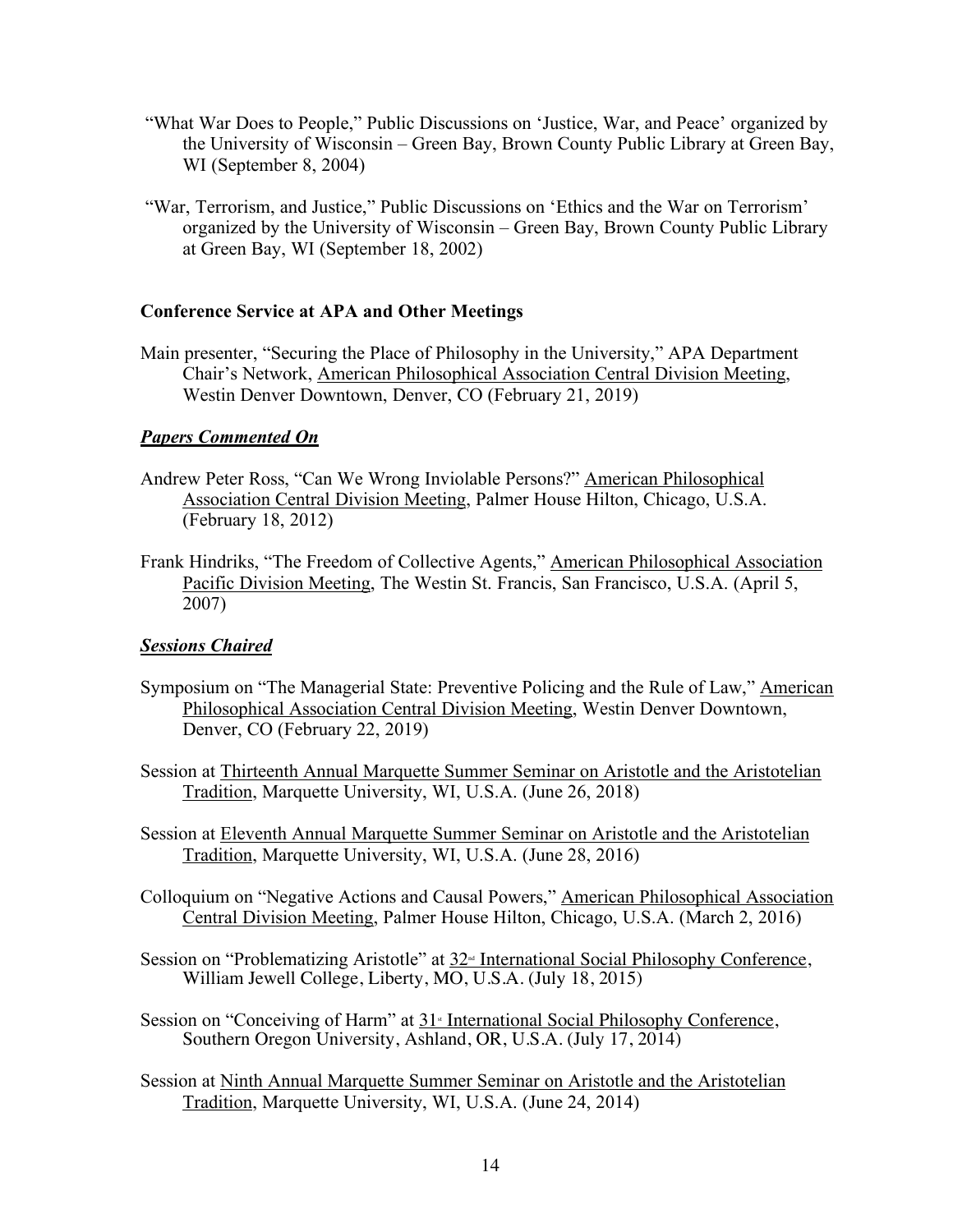- Session at Happiness: A Conference on the Virtues, Viterbo University, La Crosse, WI, U.S.A. (April 11, 2014)
- Panel on "Philosophy and Race," 20<sup>th</sup> Annual Conference of the Society for Philosophy in the Contemporary World, Estes Park, CO, U.S.A. (July 22, 2013)
- Session at Eighth Annual Marquette Summer Seminar on Aristotle and the Aristotelian Tradition, Marquette University, WI, U.S.A. (June 25, 2013)
- Session on "War" at 29<sup>th</sup> International Social Philosophy Conference, Northeastern University, Boston, MA, U.S.A. (July 27, 2012)
- Group Meeting of the Society for Philosophy in the Contemporary World on "Health, Healthcare, and the Contemporary World" American Philosophical Association Eastern Division, Washington D.C., U.S.A. (December 28, 2011)
- Invited Session on Moral Reasoning, American Philosophical Association Central Division, Minneapolis Hilton, Minneapolis, U.S.A. (April 1, 2011)
- Group Meeting of the Society for Philosophy in the Contemporary World on "War and Killings in War: Are They Necessary?" American Philosophical Association Central Division, Palmer House Hilton, Chicago, U.S.A. (February 19, 2010)
- Group Meeting of the Society for Philosophy in the Contemporary World on "Moral Reasoning" American Philosophical Association Central Division, Palmer House Hilton, Chicago, U.S.A. (February 18, 2010)
- Group Meeting of the Society for Philosophy in the Contemporary World on "Desire and Morality" American Philosophical Association Central Division, Palmer House Hilton, Chicago, U.S.A. (April 18, 2008)
- Colloquium on Applied Ethics, American Philosophical Association Central Division Meeting, Palmer House Hilton, Chicago, U.S.A. (April 23, 2004)

## **Service to UAB**

Chair, Department of Philosophy Anthropology Chair Search Committee

#### **Service to University (UW-Stevens Point)**

Chair, Department of Philosophy (2013-16) Interim Chair, Department of Philosophy (2012–13) Philosophy Coordinator (2007-8, 2009-13, 2018-19) Faculty Affairs Committee (2011-13) Faculty Mediation Sub-Committee (2009-11)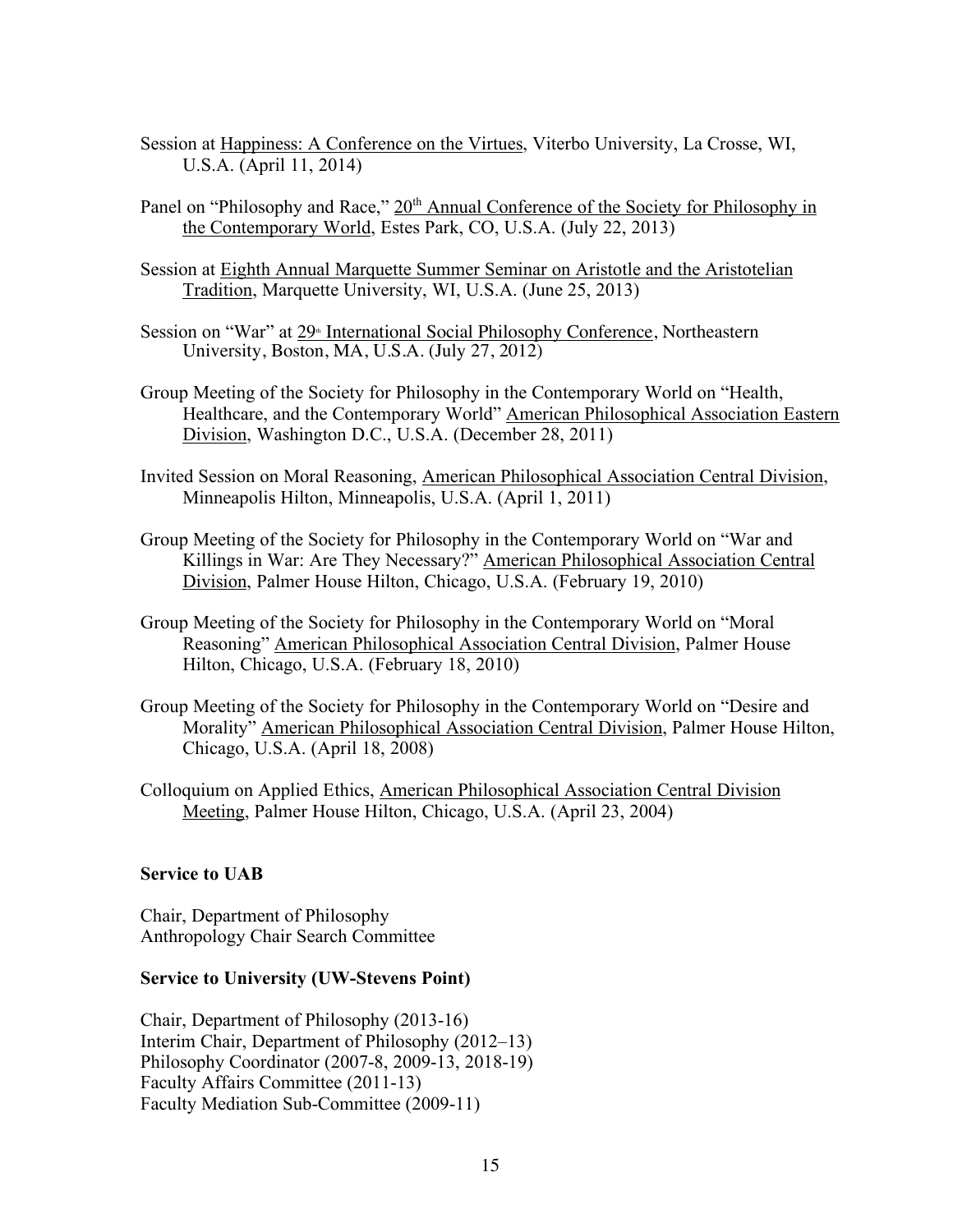University Assessment Sub-Committee (2006) Search and Screen Committee for Assistant Dean, College of Letters & Science (2009-10) Eugene Katz Distinguished Faculty Award Selection Committee (2008) College of Letters & Science Dean's Advisory Council (2005-8, 2018-19) Chair, Philosophy Department Personnel Committee (2010-12, 2016-17, 2018-19) Chair, Philosophy Department By-Laws Committee (2010-12) Philosophy Department Overholt Prize Committee (2016-17) Philosophy Department By-Laws Committee (2009-10) Philosophy Department Merit Review Committee (2008, 2019) Philosophy Department Teaching Load Committee (2007-8) Philosophy Department Merit Committee (2006-7) Philosophy Department Merit Committee (2001-2) Philosophy Search and Screen Committees (2016) Philosophy Search and Screen Committee (2014-15) Philosophy Search and Screen Committee (2012-13) Religious Studies Search and Screen Committee (2010-11) Philosophy Search and Screen Committee (2004-5) Philosophy Search and Screen Committee (2002-3) Philosophy Search and Screen Committee (2001-2)

## **Service to Profession**

Chair, APA Committee on Academic Career Opportunities and Placement (July 1, 2017 - June 30, 2020) Associate Chair, APA Committee on Academic Career Opportunities and Placement (July 1, 2016 - June 30, 2017) Member, APA Board of Officers (July 1, 2017 - June 30, 2020) Member, APA Committee on Status and Future of the Profession (July 1, 2017 - June 30, 2020) Member, APA Central Division Program Committee (2010-11) Organizer of APA Central Division meeting sessions for the North American Society for Social Philosophy (2019-23) Executive Committee member, North American Society for Social Philosophy (NASSP) Secretary, Society for Philosophy in the Contemporary World (2010-16) Interim Treasurer, Society for Philosophy in the Contemporary World (2016-17) Moderator/organizer for Group sessions of the Society for Philosophy in the Contemporary World at the Central Division APA meetings (2007-2011) Conference organizer, Special Conference on *Values, Rational Choice, and the Will* at UWSP (2004) Paper reviewer for Annual Conference of the Society for Philosophy in the Contemporary World (2003, 2009, 2013) Book proposal reviewer for Routledge (2017) Book proposal reviewer for Palgrave Macmillan (2013) Manuscript reviewer for Cambridge University Press (2003) Editorial Board and Referee for *Philosophy in the Contemporary World* (2004- ) Referee for *The Acorn: Philosophical Studies in Pacifism and Nonviolence* (2018) Referee for *Southwest Philosophy Review* (2018)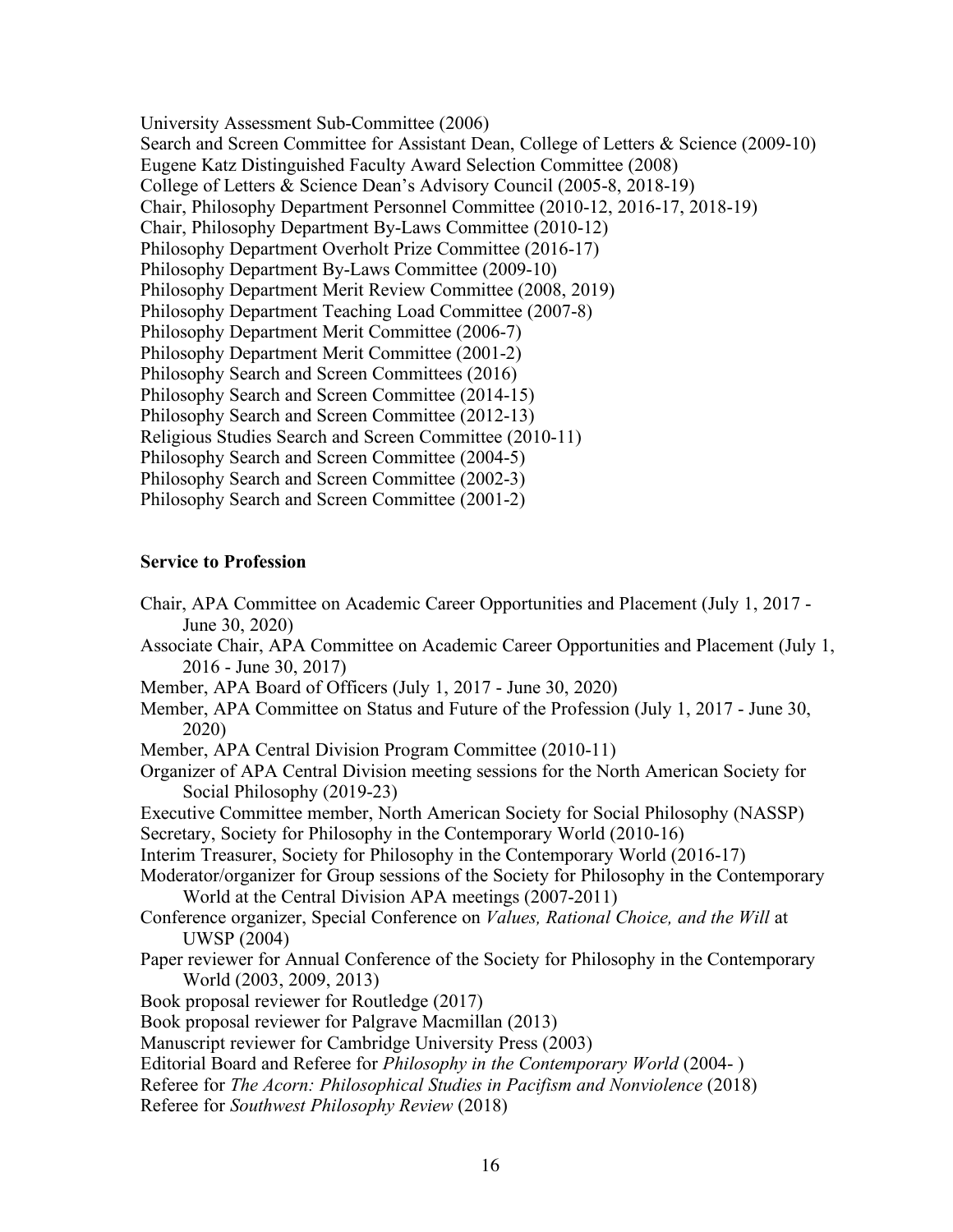Referee for *American Philosophical Quarterly* (2017, 2018)

Referee for *Ethics and International Affairs* (2017)

Referee for *Journal of Moral Philosophy* (2017)

Referee for *DIAMETROS – An Online Journal of Philosophy* (2017)

Referee for *Dialogue: Canadian Philosophical Review* (2016, 2017)

Referee for *Journal of Social Philosophy* (2015)

Referee for *History Compass* (2015)

Referee for *Hypatia* (2014)

Referee for *Social Theory and Practice* (2014)

Referee for *Philosophical Studies* (2012, 2016)

Referee for *Journal of Medical Ethics* (2012, 2013, 2014)

Referee for *Kennedy Institute of Ethics Journal* (2009, 2010)

Referee for *Polish Journal of Philosophy* (2009)

Referee for *Bioethics* (2007, 2012)

Referee for *Social Philosophy Today* (2005)

Referee for *Ethical Theory and Moral Practice* (2004, 2015, 2016)

Referee for *Canadian Journal of Philosophy* (2002)

Referee for *Journal of Value Inquiry* (2000-3)

External examiner for PhD dissertation by Anosike Wilson on "Towards a Moralization of the 'War on Terror'," National University of Singapore (2011)

External reviewer for reappointment of Dr Jude Chua, National Institute of Education, Singapore (2011)

External reviewer for tenure and promotion of Dr Matthew Tedesco, Beloit College, WI (2009)

External reviewer for tenure and promotion of Dr Jude Chua, National Institute of Education, Singapore (2009)

External reviewer for tenure and promotion of Dr Andrew Payne, Philosophy Department, Saint Joseph's University, Philadelphia, PA (2007)

## **References**

Fred Adams

Professor of Cognitive Science & Philosophy and Chair of Linguistics & Cognitive Science Department of Linguistics & Cognitive Science 125 East Main University of Delaware Newark, DE 19716 Tel: 302-831-6706 E-mail: fa@udel.edu

Professor Richard Kyte **Director** D.B. Reinhart Institute for Ethics in Leadership Viterbo University 900 Viterbo Drive La Crosse, WI 54601 Tel: 608-796-3704 E-mail: rlkyte@viterbo.edu